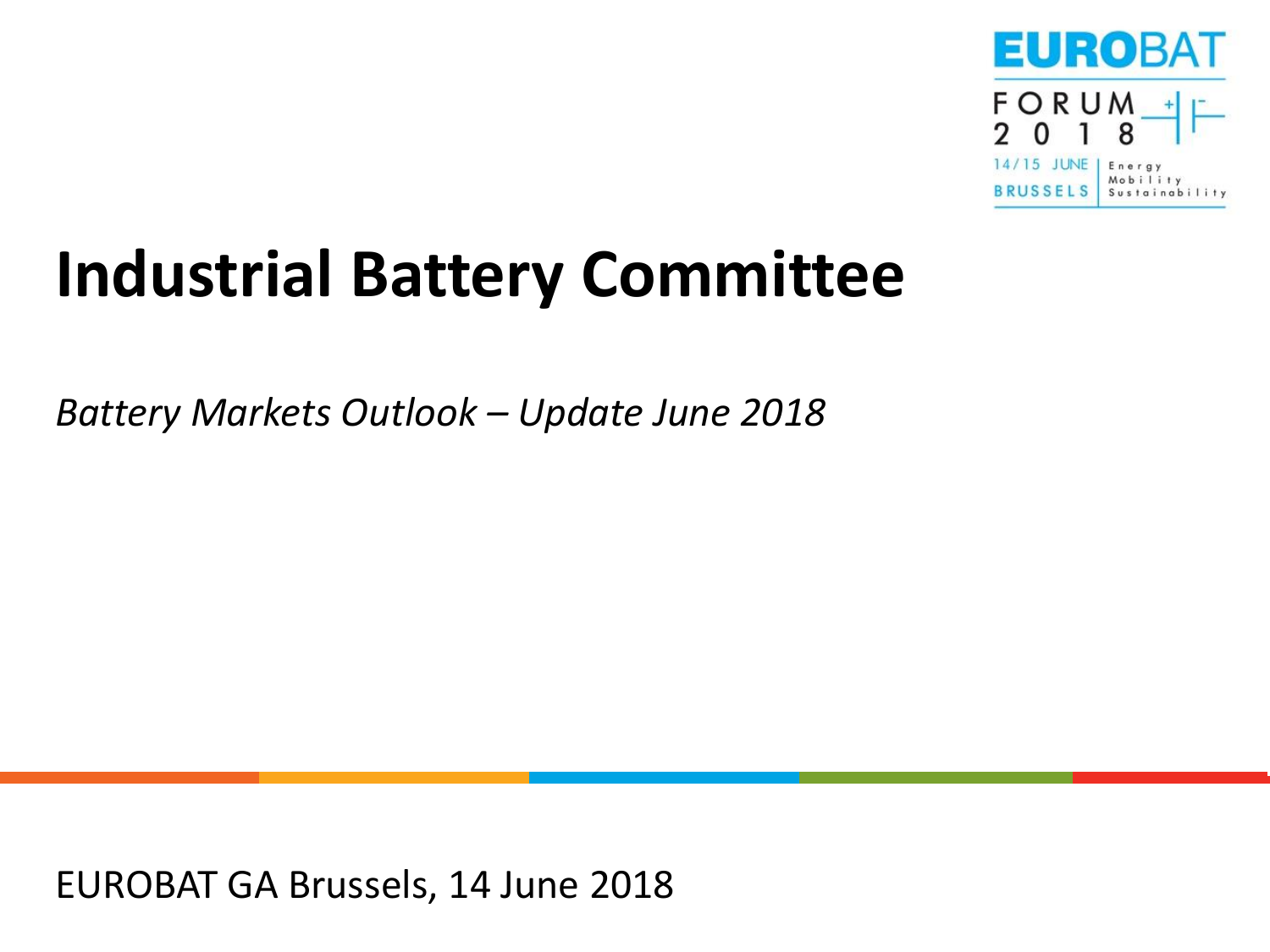# EUROBAT IBC Internal Sales Surveys\* – lead batteries

## **Stand-by market 2017: Total EMEA: 538 M€ (+0.3%)**

*Stand-by applications: Sealed 86% - Flooded 13%*





### Status-quo compared to 2016 (+0.3%)

| - Communication         | : +3%       |
|-------------------------|-------------|
| - UPS AC                | $: +1.5%$   |
| - Others (including ES) | $\cdot$ -2% |

## **Traction batteries market 2017: Total EMEA: 908 M€ (+6%)**

Flooded technology only

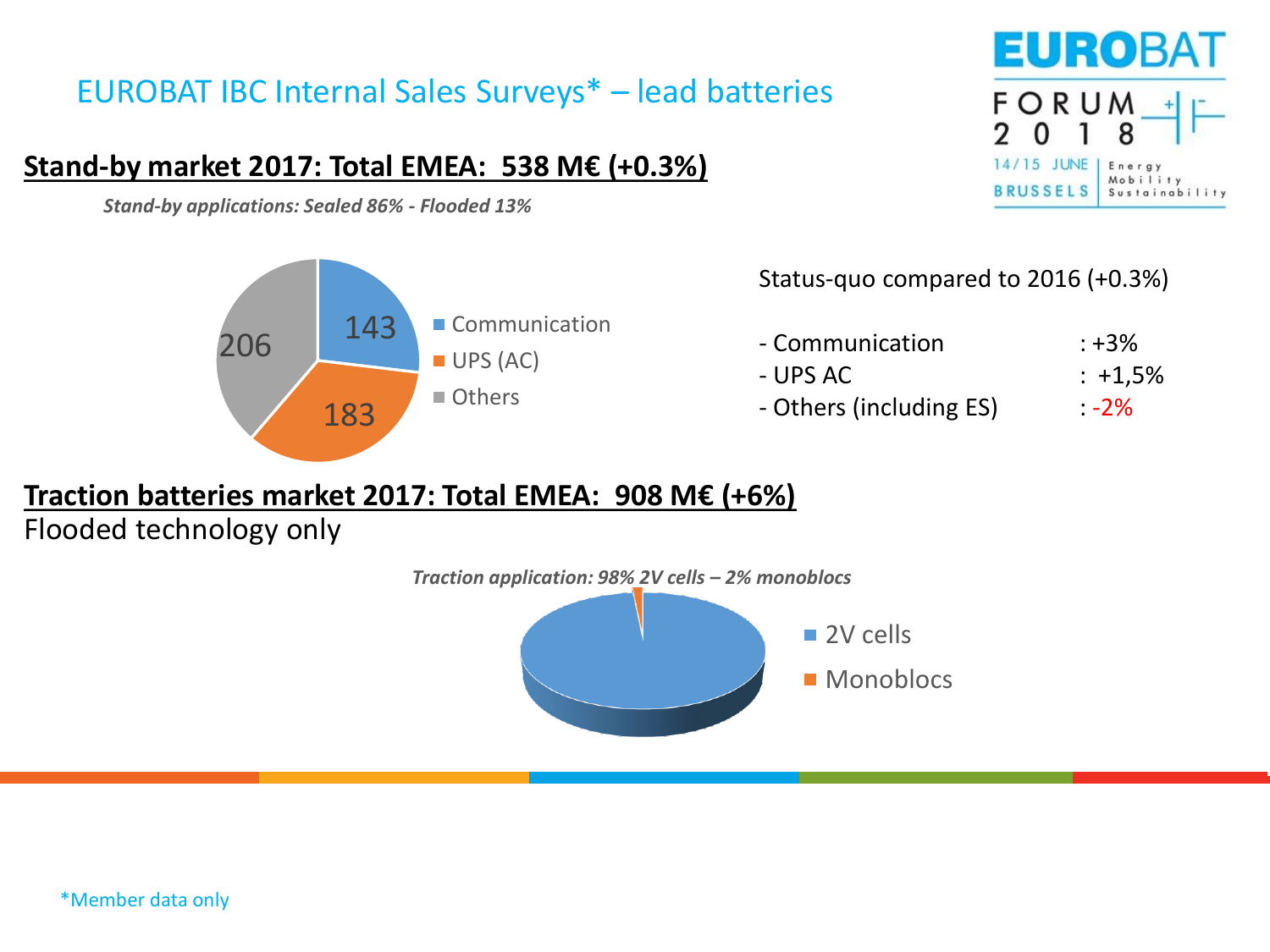## EUROBAT IBC Internal Sales Surveys\* – non-lead batteries

### **Total battery Market EMEA: 1,728 M€**

### **Stationary and traction markets, excluding automotive and road electric vehicles**



*Lead batteries 89% - non-lead batteries 11%*